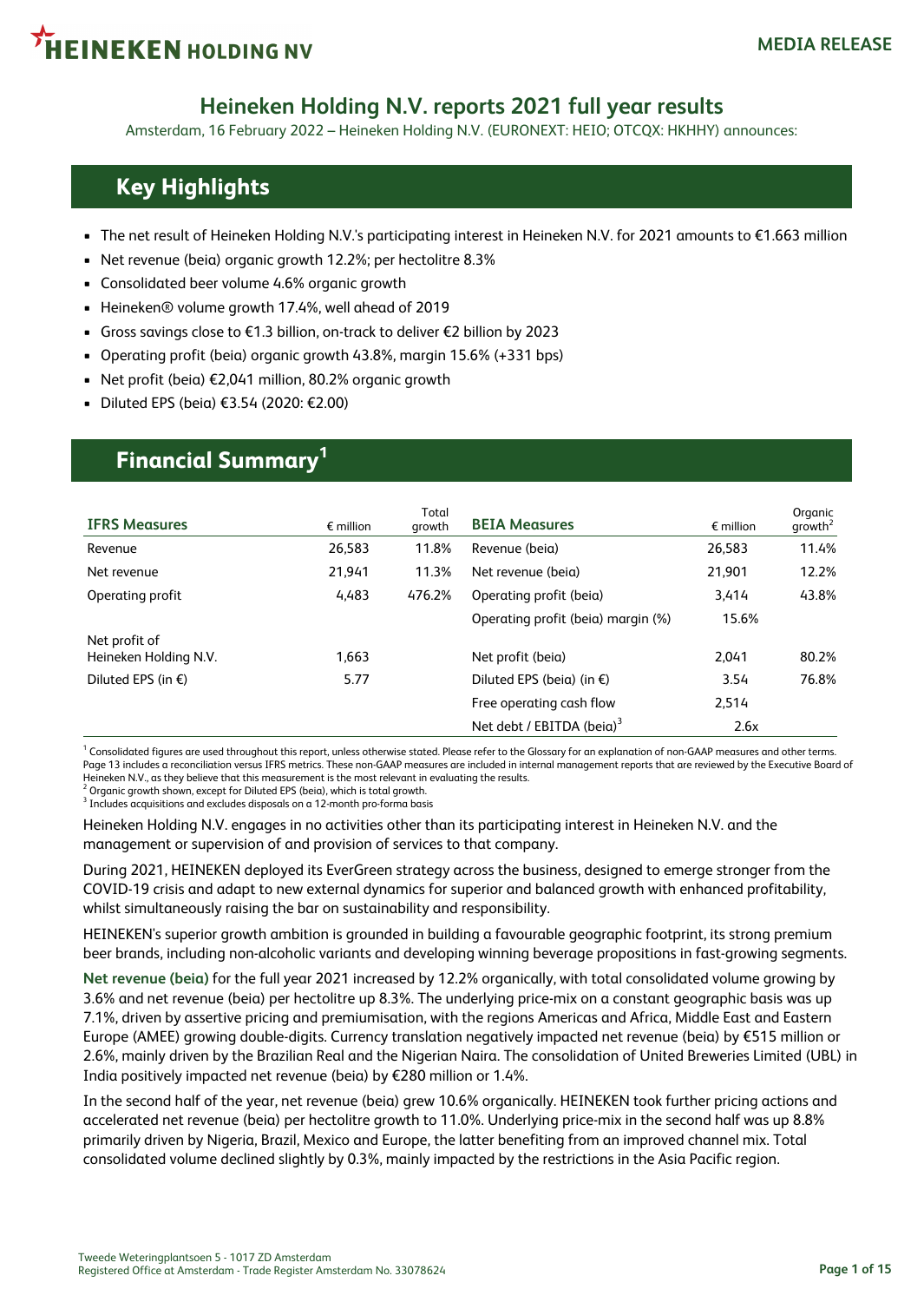# **EINEKEN HOLDING NV**

**Beer volume** grew 4.6% organically for the full year. In the fourth quarter, beer volume grew 6.2%, benefiting from fewer restrictions in Europe relative to last year, continued momentum in the Americas and AMEE, and a sequential recovery in Asia Pacific (APAC) relative to the third quarter.

#### **Beer volume<sup>1</sup>**

| (in mhl)     | $\sim$<br>4Qz | <b>4Q20</b> | Organic<br>growth | יר עם             | <b>FY20</b>          | Organic<br>growth |
|--------------|---------------|-------------|-------------------|-------------------|----------------------|-------------------|
| Heineken N V | м<br>01.1     | 56.2        | ა.2%<br>- - - -   | າາ 4<br><br>_____ | $\sim$ $\sim$ $\sim$ | 1.6%              |

1 2021 volume reflects the shift of malt-based, unfermented, non-alcoholic drinks from Beer to Non-Beer Volume. Organic growth has been corrected.

**Premium beer** volume grew 10.0%, outperforming the portfolio in the majority of HEINEKEN's markets, and accounts for more than 60% of the total organic growth in beer volume in 2021. HEINEKEN's growth in premium is led by **Heineken®**, up 17.4%, significantly outperforming the total beer market and well ahead of 2019. The growth was broad-based with more than 60 markets growing double-digits in 2021.

The outstanding growth of Heineken® Original was further supported by the strong performance of its line extensions. **Heineken® Silver** more than doubled its volume, driven by excellent performances in China and Vietnam. Building on this success, HEINEKEN will roll-out Heineken® Silver internationally to reach more than 20 markets in 2022.

| Heineken <sup>®</sup> volume | Organic          |        |             |                   |  |  |
|------------------------------|------------------|--------|-------------|-------------------|--|--|
| (in mhl)                     | 402 <sup>1</sup> | arowth | <b>FY21</b> | Organic<br>growth |  |  |
| Total Heineken N.V.          | .                | 24.1%  | 48.8        | 17.4%             |  |  |

### **Outlook Statements**

HEINEKEN launched its EverGreen strategy in February 2021 to future-proof its business and deliver superior, balanced growth for sustainable, long-term value creation. It requires HEINEKEN to constantly navigate the long-term transformation with the short-term financial delivery under fast-changing external circumstances. HEINEKEN is encouraged by the progress made, witnessed by the strong performance of its business in 2021 and how EverGreen is taking shape.

In 2022, HEINEKEN will continue to navigate an uncertain environment and expect COVID-19 to still have an impact on revenues. HEINEKEN's plans assume markets in APAC to progressively bounce back during the year, yet full recovery of the on-trade in Europe may take longer.

HEINEKEN also expects to be significantly impacted by inflation and supply chain resilience pressures. More specifically, HEINEKEN expects its input cost per hectolitre (beia) to increase in the mid-teens, given its hedged positions and the sharp increase in the prices of commodities, energy and freight. HEINEKEN will offset these input cost increases through pricing in absolute terms, which may lead to softer beer consumption.

Reflecting HEINEKEN's confidence in the long-term, it intends to reverse the cost mitigation actions undertaken in 2021 and to further step up its investments in brand support and its digital and sustainability initiatives. This investment will be partially offset by further delivery of gross savings from our productivity programme. These changes are expected to have a greater impact in the first half of the year.

Overall, HEINEKEN expects a stable to modest sequential improvement in operating profit margin (beia) in 2022. Whilst continuing to target 17% operating margin (beia) in 2023 and operating leverage beyond, there is increased uncertainty given current and evolving economic and input cost circumstances. Therefore, HEINEKEN will update the 2023 guidance later in the year.

HEINEKEN also anticipates:

- An average effective interest rate (beia) broadly in line with 2021 (2021: 2.7%)
- Capital expenditure related to property, plant and equipment and intangible assets of around €2 billion (2021: €1.6 billion)
- An effective tax rate (beia) of around 28% (2021: 29.9%), back to the level of 2019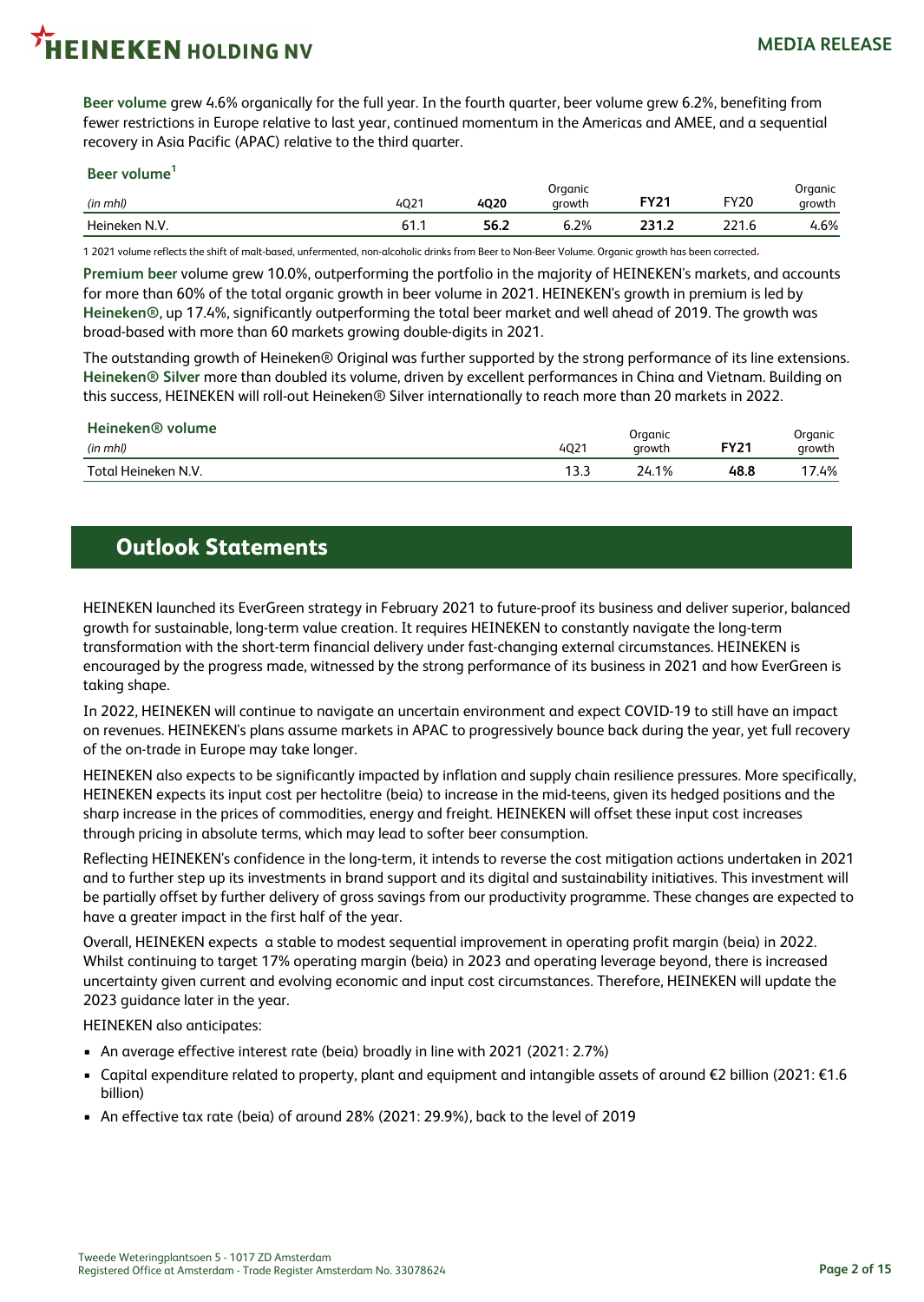### **Total Dividend For 2021**

The Heineken N.V. dividend policy is to pay a ratio of 30% to 40% of full year net profit (beia). For 2021, a total cash dividend of €1.24 per share, representing an increase of 77.1% (2020: €0.70), and a payout ratio of 35.0%, in the middle of the range of the policy, will be proposed to the Annual General Meeting of Shareholders of Heineken N.V. on 21 April 2022 ("2022 AGM"). If approved, a final dividend of €0.96 per share will be paid on 3 May 2022, as an interim dividend of €0.28 per share was paid on 11 August 2021.

If Heineken N.V. shareholders approve the proposed dividend, Heineken Holding N.V. will, according to its Articles of Association, pay an identical dividend per share. A final dividend of €0.96 per share of €1.60 nominal value will be payable as of 3 May 2022.

Both the Heineken Holding N.V. shares and the Heineken N.V. shares will trade ex-dividend on 25 April 2022. The dividend payment will be subject to a 15% Dutch withholding tax.

### **Translational Calculated Currency Impact**

The translational currency impact for 2021 was negative, amounting to €515 million on net revenue (beia), €98 million at operating profit (beia) and €43 million at net profit (beia).

Applying spot rates as of 14 February 2022 to the 2021 financial results as a base, the calculated currency translational impact would be positive, approximately €465 million in net revenue (beia), €65 million at operating profit (beia), and €45 million at net profit (beia).

### **Board of Directors Composition**

Mr J.A. Fernández Carbajal will have completed his four-year appointment term upon conclusion of the Annual General Meeting of Shareholders of Heineken Holding N.V. on 21 April 2022 ('2022 AGM'). A non-binding nomination for the reappointment of Mr Fernández Carbajal shall be submitted to the 2022 AGM. He is a representative of FEMSA (that (in)directly holds a 14.76% economic interest in the HEINEKEN group), and his (re)appointment is based on the Corporate Governance Agreement, which was concluded between (among others) the Company and FEMSA on 30 April 2010 and which was approved by the Annual General Meeting of Shareholders on 22 April 2010 (in connection with the acquisition by Heineken N.V. of FEMSA's beer activities). Mr Fernández Carbajal has been a member of the Board of Directors since 2010. The proposed reappointment is a deviation of the maximum number of terms for reappointment set out in the Dutch Corporate Governance Code, but is in accordance with the Articles of Association of the Company.

Mrs A.M. Fentener van Vlissingen and Mrs L.L.H. Brassey will have completed their four-year appointment term upon conclusion of the 2022 AGM. Mrs A.M. Fentener van Vlissingen and Mrs L.L.H. Brassey are eligible for reappointment as non-executive member of the Board of Directors of Heineken Holding N.V. for a period of four years and a non-binding recommendation shall be submitted to the 2022 AGM in this respect.

A non-binding recommendation, drawn up by the Board of Directors, will be submitted to the 2022 AGM to appoint Mr C.A.G. de Carvalho as non-executive member of the Board of Directors, for the maximum period of four years (i.e. until the end of the Annual General Meeting of Shareholders to be held in 2026). The proposed appointment of Mr C.A.G. de Carvalho, the youngest son of Mrs C.L. de Carvalho-Heineken, would continue the tradition of personal involvement in HEINEKEN by successive generations of the Heineken family. Mr C.A.G. de Carvalho (1991) is a national of the Netherlands and the United Kingdom. After graduating from Princeton University, Mr C.A.G. de Carvalho lived and worked in Asia. He worked in e-commerce for Lazada Group and gained experience with the beer sector while working for Schmatz Beer Dining, a German restaurant chain and beer brand. Mr C.A.G. de Carvalho is currently completing his Master of Business Administration at the Wharton School of the University of Pennsylvania.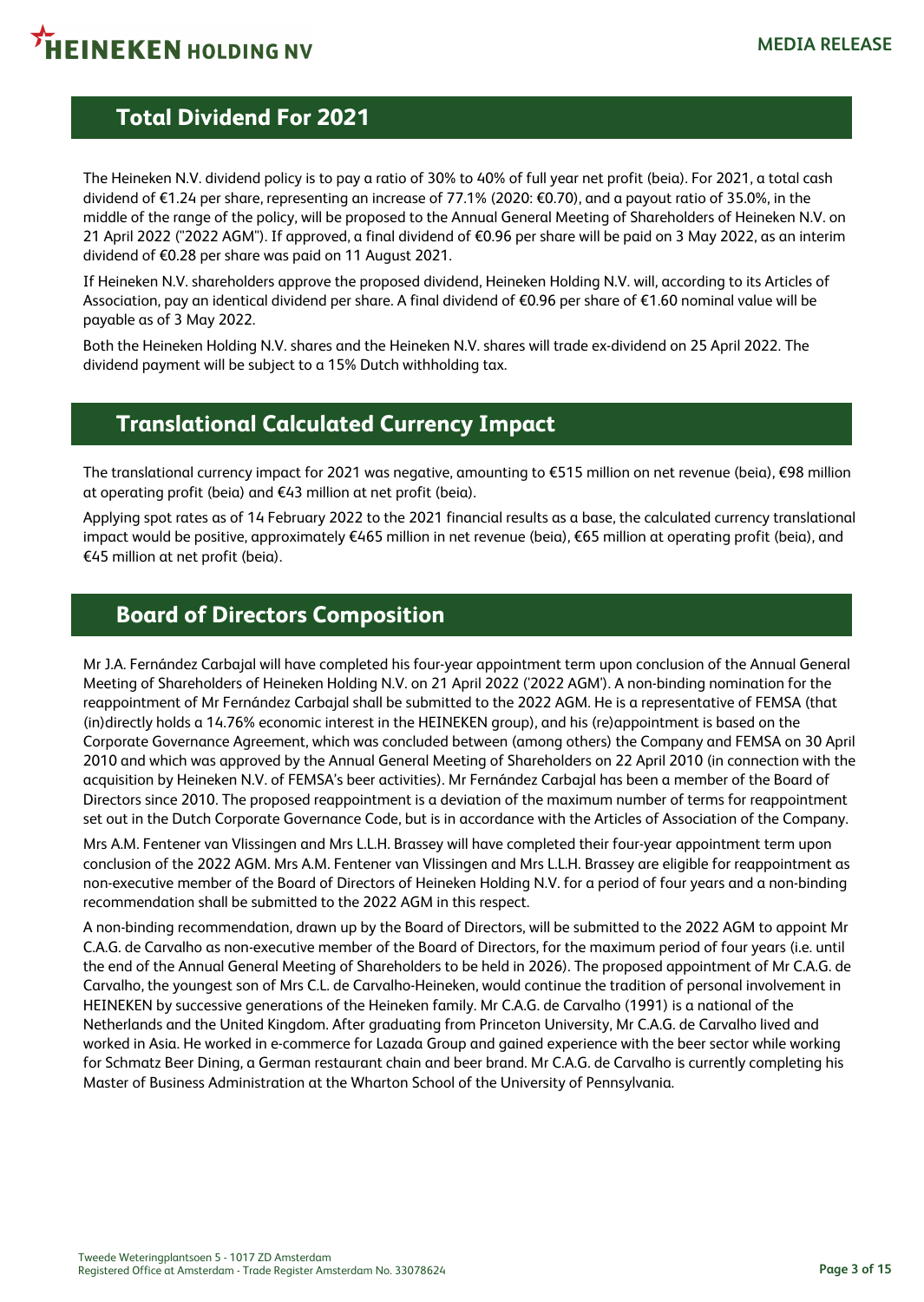# **HEINEKEN HOLDING NV**

### **Enquiries**

Media Heineken Holding N.V.

**Kees Jongsma** tel. +31 6 54 79 82 53 E-mail: [cjongsma@spj.nl](mailto:cjongsma@spj.nl)

**Sarah Backhouse José Federico Castillo Martinez** Director of Global Communication **Investor Relations** Director **Michael Fuchs Robin Achten / Anna Nawrocka** Corporate & Financial Communications Manager **Investor Relations Senior Analysts** E-mail: [pressoffice@heineken.com](mailto:pressoffice@heineken.com) **E-mail:** [investors@heineken.com](mailto:investors@heineken.com) Tel: +31-20-5239355 Tel: +31-20-5239590

#### Media Investors

### **Investor Calendar Heineken N.V.**

*(events also accessible for Heineken Holding N.V. shareholders)* Combined financial and sustainability annual report publication 25 February 2022 Trading Update for Q1 2022 20 April 2022 Annual General Meeting of Shareholders 21 April 2022 Quotation ex-final dividend 2021 25 April 2022 Final dividend 2021payable 3 May 2022 Half Year 2022 Results 01 August 2022 Quotation ex-interim dividend 2022 03 August 2022 Interim dividend payable 11 August 2022 Trading Update for Q3 2022 26 October 2022

### **Conference Call Details**

HEINEKEN will host an analyst and investor video webcast about its 2021 FY results combined with an update on the on-going strategic review at 14:00 CET/ 13:00 GMT/ 08.00 EST. This call will also be accessible for Heineken Holding N.V. shareholders. The live video webcast will be accessible via the Heineken N.V.'s website: [https://](https://www.theheinekencompany.com/investors/results-reports-webcasts-and-presentations) [www.theheinekencompany.com/investors/results-reports-webcasts-and-presentations.](https://www.theheinekencompany.com/investors/results-reports-webcasts-and-presentations)

An audio replay service will also be made available after the webcast at the above web address. Analysts and investors can dial-in using the following telephone numbers:

United Kingdom (Local): 020 3936 2999

Netherlands: 085 888 7233

USA: 1 646 664 1960

All other locations: +44 20 3936 2999

Participation password for all countries: 589454

*Editorial information:*

Heineken Holding N.V. engages in no activities other than its participating interest in Heineken N.V. and the management or supervision of and provision of services to that company.

HEINEKEN is the world's most international brewer. It is the leading developer and marketer of premium and non-alcoholic beer and cider brands. Led by the Heineken® brand, the Group has a portfolio of more than 300 international, regional, local and specialty beers and ciders. HEINEKEN is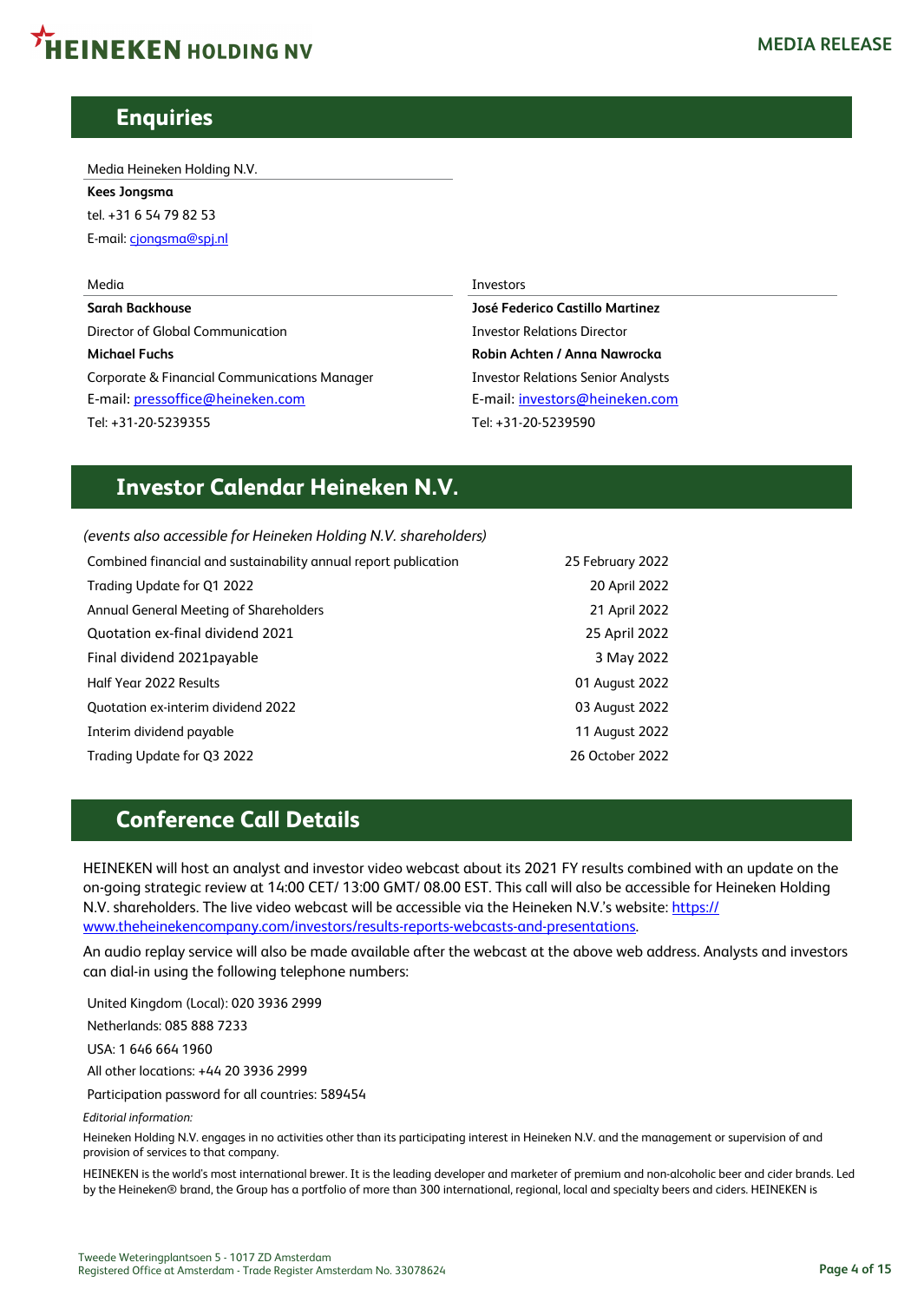# .<br>HEINEKEN HOLDING NV

committed to innovation, long-term brand investment, disciplined sales execution and focused cost management. Through "Brew a Better World", sustainability is embedded in the business. HEINEKEN has a well-balanced geographic footprint with leadership positions in both developed and developing markets. HEINEKEN employs over 82,000 employees and operates breweries, malteries, cider plants and other production facilities in more than 70 countries. Heineken Holding N.V. and Heineken N.V. shares trade on the Euronext in Amsterdam. Prices for the ordinary shares may be accessed on Bloomberg under the symbols HEIO NA and HEIA NA and on Reuters under HEIO.AS and HEIN.AS . HEINEKEN has two sponsored level 1 American Depositary Receipt (ADR) programmes: Heineken Holding N.V. (OTCQX: HKHHY) and Heineken N.V. (OTCQX: HEINY). Most recent information is available on the websites: www.heinekenholding.com and www.theHEINEKENcompany.com and follow HEINEKEN on Twitter via @HEINEKENCorp.

#### *Market Abuse Regulation:*

This press release may contain price-sensitive information within the meaning of Article 7(1) of the EU Market Abuse Regulation.

#### *Disclaimer:*

This press release contains forward-looking statements with regard to the financial position and results of HEINEKEN's activities. These forwardlooking statements are subject to risks and uncertainties that could cause actual results to differ materially from those expressed in the forwardlooking statements. Many of these risks and uncertainties relate to factors that are beyond HEINEKEN's ability to control or estimate precisely, such as future market and economic conditions, developments in the ongoing COVID-19 pandemic and related government measures, the behaviour of other market participants, changes in consumer preferences, the ability to successfully integrate acquired businesses and achieve anticipated synergies, prices of commodities and other goods and services, interest-rate and exchange-rate fluctuations, changes in tax rates, changes in law, change in pension costs, the actions of government regulators and weather conditions. These and other risk factors are detailed in HEINEKEN's publicly filed annual reports. You are cautioned not to place undue reliance on these forward-looking statements, which speak only of the date of this press release. HEINEKEN does not undertake any obligation to update these forward-looking statements contained in this press release. Market share estimates contained in this press release are based on outside sources, such as specialised research institutes, in combination with management estimates.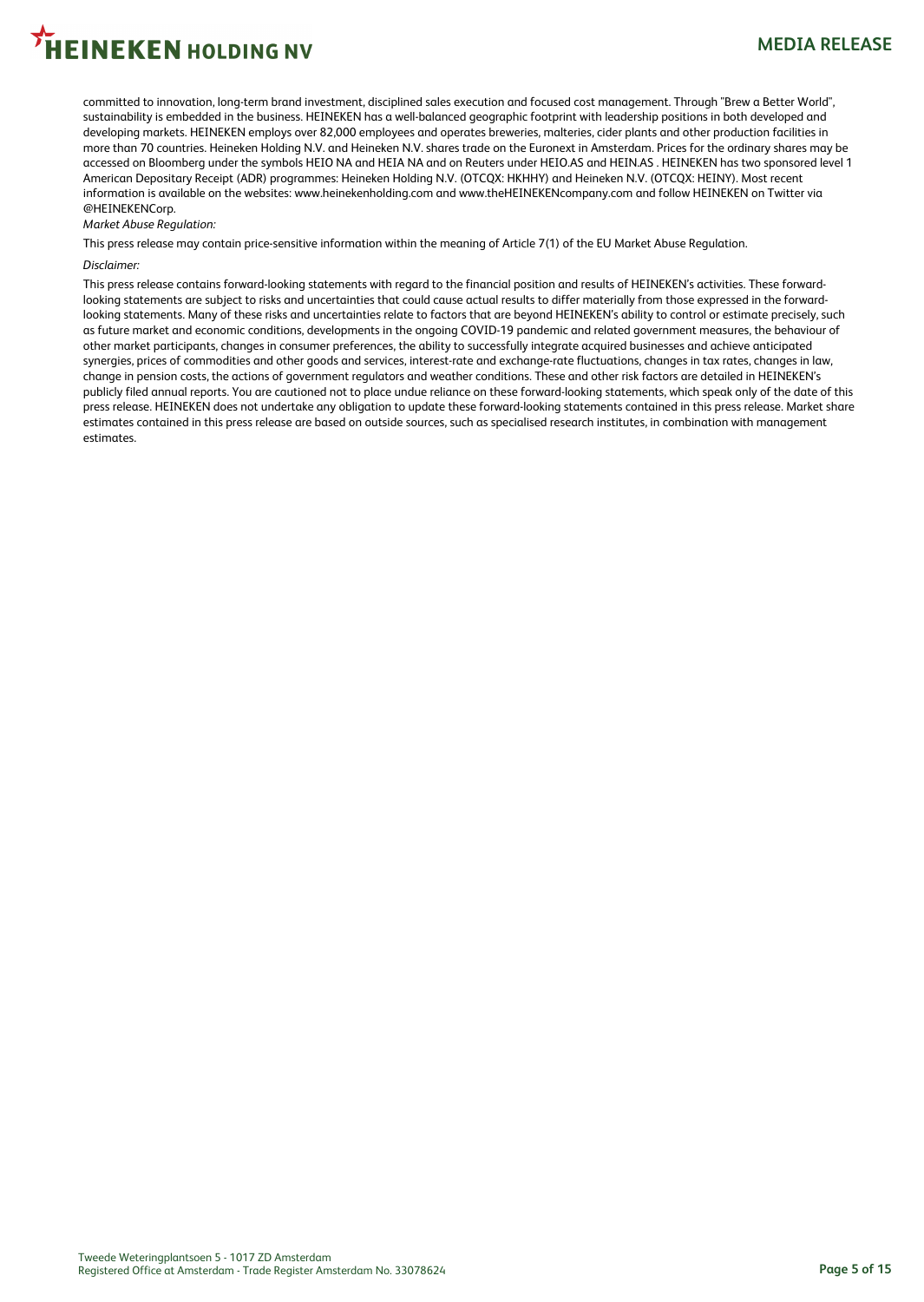

### **Report of the Board of Directors**

Heineken Holding N.V. has a 50.005% interest in the issued share capital (being 50.040% (2020: 50.029%) of the outstanding share capital) of Heineken N.V. Standing at the head of HEINEKEN, Heineken Holding N.V. is not an ordinary holding company. Since its formation in 1952, Heineken Holding N.V.'s object pursuant to its Articles of Association has been to manage or supervise the management of HEINEKEN and to provide services for Heineken N.V. Within HEINEKEN, the primary duties of Heineken N.V.'s Executive Board are to initiate and implement corporate strategy and to manage Heineken N.V. and its related enterprise. It is supervised in the performance of its duties by Heineken N.V.'s Supervisory Board. Because Heineken N.V. manages the HEINEKEN group companies, Heineken Holding N.V., unlike Heineken N.V., does not have an internal risk management and control system. Heineken Holding N.V. does not engage in any operational activities and employs no staff.

Further information regarding the developments during the financial year 2021 of Heineken N.V. and its related companies, and the material risks Heineken N.V. is facing is given in Heineken N.V.'s press release.

#### *Board of Directors*

Mr M. Das, non-executive director (chairman) Mrs C.L. de Carvalho-Heineken, executive director Mr M.R. de Carvalho, executive director Mr J.A. Fernández Carbajal, non-executive director Mrs C.M. Kwist, non-executive director Mr A.A.C. de Carvalho, non-executive director Mrs A.M. Fentener van Vlissingen, non-executive director Mrs L.L.H. Brassey, non-executive director Mr J.F.M.L. van Boxmeer, non-executive director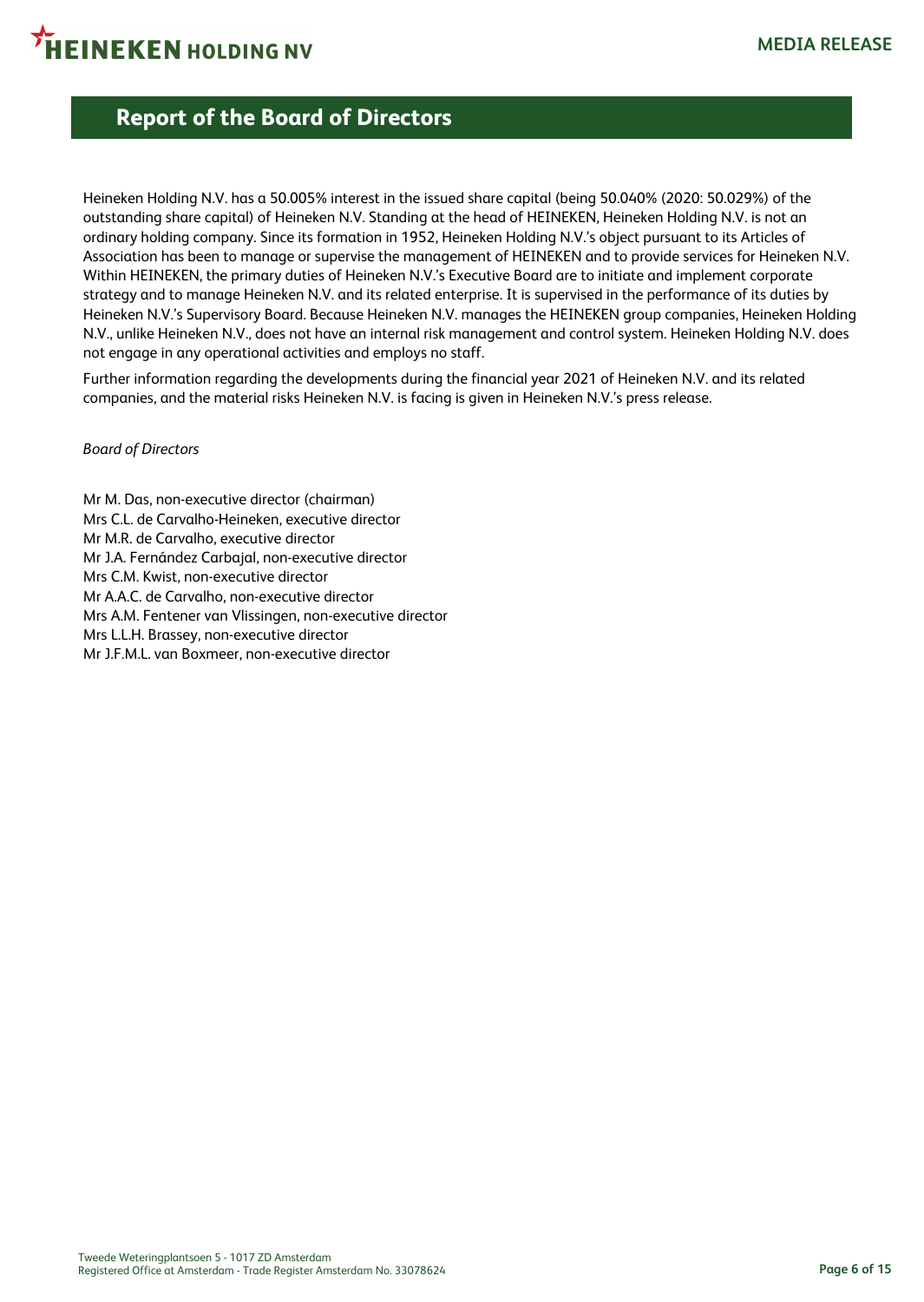## **CONSOLIDATED FINANCIAL STATEMENTS FOR THE FULL YEAR 2021**

| <b>Contents</b>                                | Page      |
|------------------------------------------------|-----------|
| Consolidated income statement                  | <u>8</u>  |
| Consolidated statement of comprehensive income | <u>8</u>  |
| Consolidated statement of financial position   | 9         |
| Consolidated statement of cash flows           | <u>10</u> |
| Consolidated statement of changes in equity    | 11        |
| Non-GAAP measures                              | <u>13</u> |
| Glossarv                                       | 14        |

*The 2021 financial information included in the primary statements attached to this press release is derived from the Annual Report 2021. This Annual Report has been authorised for issue. The Annual Report has not yet been published by law and still has to be adopted by the Annual General Meeting of Shareholders on 21 April 2022.*

*In accordance with section 393, Title 9, Book 2 of the Netherlands Civil Code, Deloitte Accountants B.V. has issued an unqualified Independent auditors' report on the Financial Statements.*

*The full Annual Report will be available for download on the website ([www.heinekenholding.com\)](https://heinekenholding.com/) as of 25 February 2022.*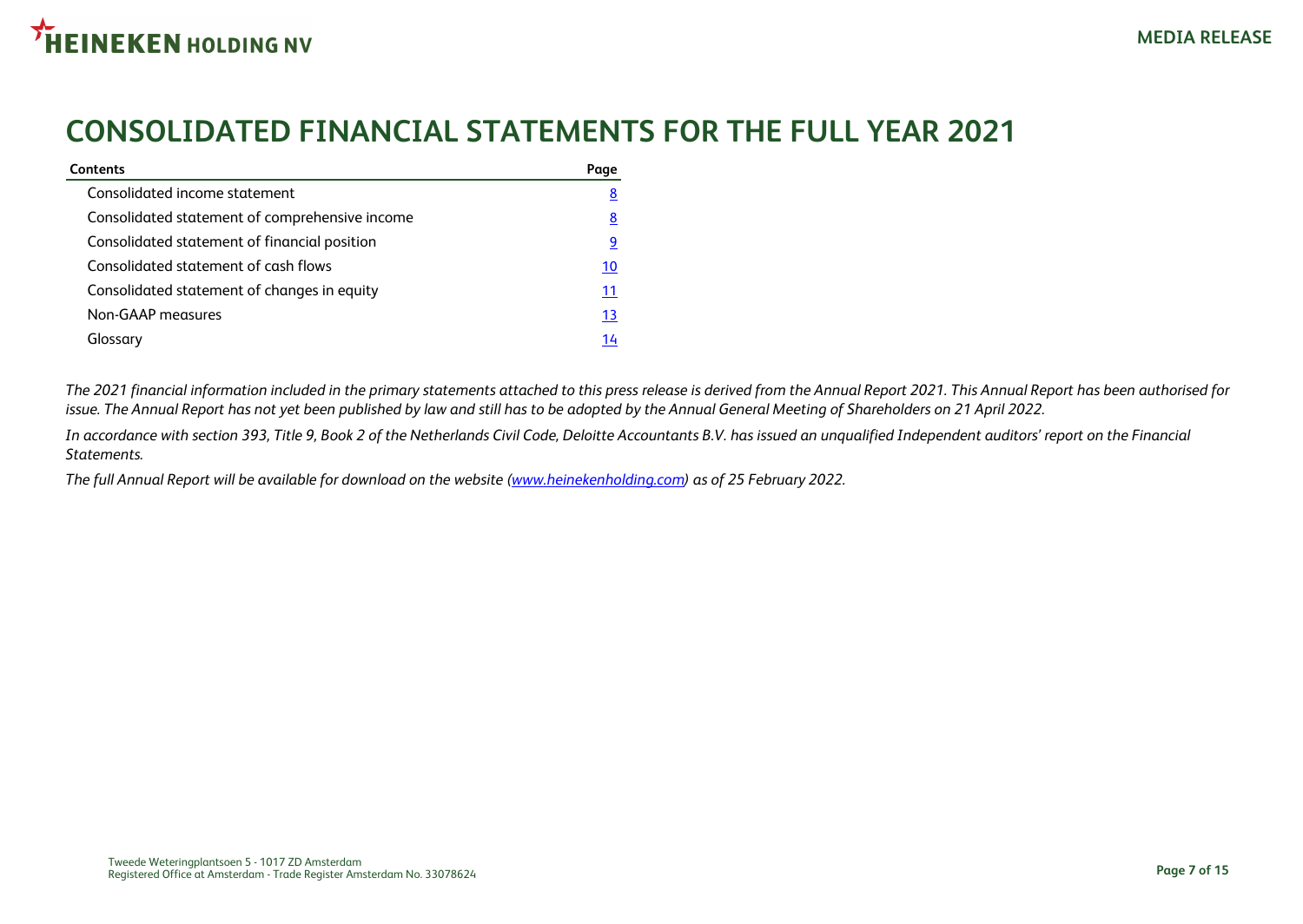### <span id="page-7-0"></span>**Consolidated Income Statement**

#### **For the year ended 31 December**

| In millions of $\epsilon$                                 | 2021        | 2020        |
|-----------------------------------------------------------|-------------|-------------|
| Revenue                                                   | 26,583      | 23,770      |
| Excise tax expense                                        | (4,642)     | (4,055)     |
| Net revenue                                               | 21,941      | 19,715      |
| Other income                                              | 1,521       | 56          |
| Raw materials, consumables and services                   | (13, 535)   | (12, 450)   |
| Personnel expenses                                        | (3,485)     | (3,669)     |
| Amortisation, depreciation and impairments                | (1,959)     | (2,874)     |
| <b>Total other expenses</b>                               | (18, 979)   | (18,993)    |
| <b>Operating profit</b>                                   | 4,483       | 778         |
| Interest income                                           | 49          | 50          |
| Interest expenses                                         | (462)       | (497)       |
| Other net finance income/(expenses)                       | 14          | (143)       |
| Net finance expenses                                      | (399)       | (590)       |
| Share of profit/(loss) of associates and joint ventures   | 250         | (31)        |
| Profit before income tax                                  | 4,334       | 157         |
| Income tax expense                                        | (799)       | (245)       |
| Profit/(Loss)                                             | 3,535       | (88)        |
| Attributable to:                                          |             |             |
| Shareholders of Heineken Holding N.V. (net profit/(loss)) | 1,663       | (102)       |
| Non-controlling interests in Heineken N.V.                | 1,661       | (102)       |
| Non-controlling interests in Heineken N.V. group          |             |             |
| companies                                                 | 211         | 116         |
| Profit/(Loss)                                             | 3,535       | (88)        |
| Weighted average number of shares - basic                 | 288,030,168 | 288,030,168 |
| Weighted average number of shares - diluted               | 288,030,168 | 288,030,168 |
| Basic earnings per share $(\epsilon)$                     | 5.77        | (0.36)      |
| Diluted earnings per share $(\epsilon)$                   | 5.77        | (0.36)      |

### **Consolidated Statement of Comprehensive Income**

#### **For the year ended 31 December**

| In millions of $\epsilon$                                           | 2021  | 2020     |
|---------------------------------------------------------------------|-------|----------|
| Profit/(Loss)                                                       | 3,535 | (88)     |
| Other comprehensive income/(loss), net of tax:                      |       |          |
| Items that will not be reclassified to profit or loss:              |       |          |
| Remeasurement of post-retirement obligations                        | 210   | 62       |
| Net change in fair value through OCI investments                    | 9     | (98)     |
| Items that may be subsequently reclassified to profit<br>or loss:   |       |          |
| Currency translation differences                                    | 1,033 | (2, 114) |
| Change in fair value of net investment hedges                       | (54)  | 76       |
| Change in fair value of cash flow hedges                            | 97    | 45       |
| Cash flow hedges reclassified to profit or loss                     | (3)   | 4        |
| Net change in fair value through OCI investments                    |       | (1)      |
| Cost of hedging                                                     | (6)   | (6)      |
| Share of other comprehensive income of associates/joint<br>ventures | 54    | 16       |
| Other comprehensive income/(loss), net of tax                       | 1,340 | (2,016)  |
| Total comprehensive income/(loss)                                   | 4,875 | (2, 104) |
| Attributable to:                                                    |       |          |
| Shareholders of Heineken Holding N.V.                               | 2,284 | (1,064)  |
| Non-controlling interests in Heineken N.V.                          | 2,278 | (1,063)  |
| Non-controlling interests in Heineken N.V. group<br>companies       | 313   | 23       |
| Total comprehensive income/(loss)                                   | 4,875 | (2, 104) |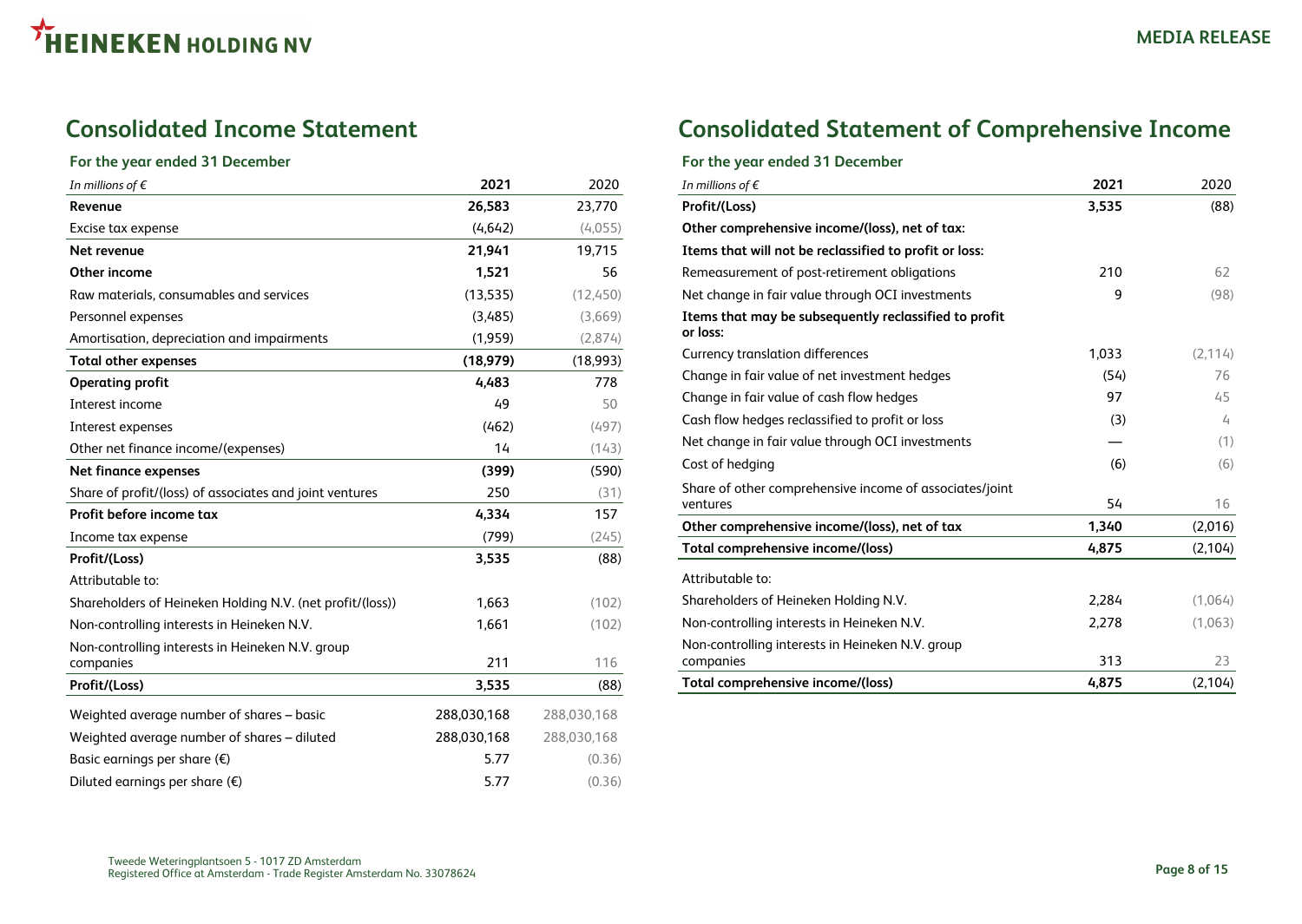### <span id="page-8-0"></span>**Consolidated Statement of Financial Position**

#### **As at 31 December As at 31 December**

| In millions of $\epsilon$                    | 2021   | 2020   | In millions of $\epsilon$                                     | 2021   | 2020   |
|----------------------------------------------|--------|--------|---------------------------------------------------------------|--------|--------|
| Intangible assets                            | 20,762 | 15,767 | Heineken Holding N.V. shareholders' equity                    | 8,593  | 6,604  |
| Property, plant and equipment                | 12,401 | 11,551 | Non-controlling interests in Heineken N.V.                    | 8,763  | 6,788  |
| Investments in associates and joint ventures | 4,148  | 4,437  | Non-controlling interests in Heineken N.V. group<br>companies | 2,344  | 1,000  |
| Loans and advances to customers              | 209    | 194    | <b>Total equity</b>                                           | 19,700 | 14,392 |
| Deferred tax assets                          | 682    | 779    |                                                               |        |        |
| Other non-current assets                     | 1,070  | 884    | <b>Borrowings</b>                                             | 13,640 | 14,616 |
| Total non-current assets                     | 39,272 | 33,612 | Post-retirement obligations                                   | 668    | 938    |
|                                              |        |        | Provisions                                                    | 636    | 688    |
| Inventories                                  | 2,438  | 1,958  | Deferred tax liabilities                                      | 1,971  | 999    |
| Trade and other receivables                  | 3,662  | 2,807  | Other non-current liabilities                                 | 141    | 131    |
| Current tax assets                           | 97     | 154    | <b>Total non-current liabilities</b>                          | 17,056 | 17,372 |
| Derivative assets                            | 96     | 77     |                                                               |        |        |
| Cash and cash equivalents                    | 3,248  | 4,000  | <b>Borrowings</b>                                             | 3,233  | 3,580  |
| Assets classified as held for sale           | 37     | 24     | Trade and other payables                                      | 7,750  | 6,107  |
| Total current assets                         | 9,578  | 9,020  | Returnable packaging deposits                                 | 476    | 454    |

| In millions of $\epsilon$                    | 2021   | 2020   | In millions of $\epsilon$                                         | 2021   | 2020   |
|----------------------------------------------|--------|--------|-------------------------------------------------------------------|--------|--------|
| Intangible assets                            | 20,762 | 15,767 | Heineken Holding N.V. shareholders' equity                        | 8,593  | 6,604  |
| Property, plant and equipment                | 12,401 | 11,551 | Non-controlling interests in Heineken N.V.                        | 8,763  | 6,788  |
| Investments in associates and joint ventures | 4,148  | 4,437  | Non-controlling interests in Heineken N.V. group<br>companies     | 2,344  | 1,000  |
| Loans and advances to customers              | 209    | 194    | <b>Total equity</b>                                               | 19,700 | 14,392 |
| Deferred tax assets                          | 682    | 779    |                                                                   |        |        |
| Other non-current assets                     | 1,070  | 884    | <b>Borrowings</b>                                                 | 13,640 | 14,616 |
| Total non-current assets                     | 39,272 | 33,612 | Post-retirement obligations                                       | 668    | 938    |
|                                              |        |        | Provisions                                                        | 636    | 688    |
| Inventories                                  | 2,438  | 1,958  | Deferred tax liabilities                                          | 1,971  | 999    |
| Trade and other receivables                  | 3,662  | 2,807  | Other non-current liabilities                                     | 141    | 131    |
| Current tax assets                           | 97     | 154    | <b>Total non-current liabilities</b>                              | 17,056 | 17,372 |
| Derivative assets                            | 96     | 77     |                                                                   |        |        |
| Cash and cash equivalents                    | 3,248  | 4,000  | <b>Borrowings</b>                                                 | 3,233  | 3,580  |
| Assets classified as held for sale           | 37     | 24     | Trade and other payables                                          | 7,750  | 6,107  |
| Total current assets                         | 9,578  | 9,020  | Returnable packaging deposits                                     | 476    | 454    |
|                                              |        |        | Provisions                                                        | 301    | 416    |
|                                              |        |        | Current tax liabilities                                           | 268    | 259    |
|                                              |        |        | <b>Derivative liabilities</b>                                     | 46     | 52     |
|                                              |        |        | Liabilities associated with assets classified as held for<br>sale | 20     |        |
|                                              |        |        | <b>Total current liabilities</b>                                  | 12,094 | 10,868 |
| <b>Total assets</b>                          | 48,850 | 42,632 | <b>Total equity and liabilities</b>                               | 48,850 | 42,632 |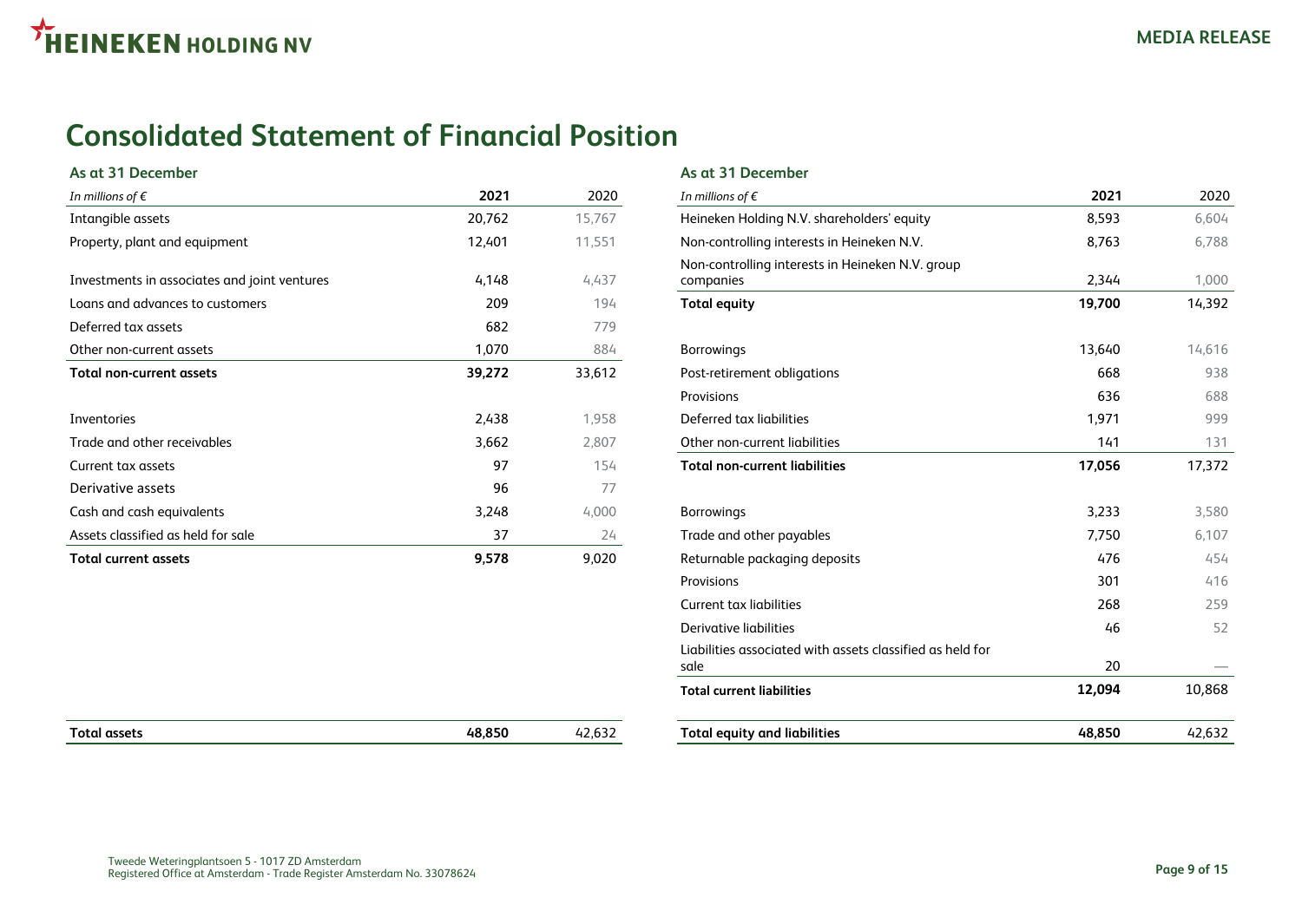## <span id="page-9-0"></span>**Consolidated Statement of Cash Flows**

#### **For the year ended 31 December**

| In millions of $\epsilon$                                                                                                                   | 2021         | 2020      |
|---------------------------------------------------------------------------------------------------------------------------------------------|--------------|-----------|
| <b>Operating activities</b>                                                                                                                 |              |           |
| Profit/(Loss)                                                                                                                               | 3,535        | (88)      |
| Adjustments for:                                                                                                                            |              |           |
| Amortisation, depreciation and impairments                                                                                                  | 1,959        | 2,874     |
| Net interest expenses                                                                                                                       | 413          | 447       |
| Other income                                                                                                                                | (1,326)      | (56)      |
| Share of (profit)/loss of associates and joint ventures and<br>dividend income on fair value through OCI investments<br>Income tax expenses | (256)<br>799 | 21<br>245 |
| Other non-cash items                                                                                                                        | 30           | 231       |
| Cash flow from operations before changes in working                                                                                         |              |           |
| capital and provisions                                                                                                                      | 5,154        | 3,674     |
| Change in inventories                                                                                                                       | (308)        | (18)      |
| Change in trade and other receivables                                                                                                       | (697)        | 1,124     |
| Change in trade and other payables and returnable<br>packaging deposits                                                                     | 1,268        | (759)     |
| Total change in working capital                                                                                                             | 263          | 347       |
| Change in provisions and post-retirement obligations                                                                                        | (290)        | 211       |
| <b>Cash flow from operations</b>                                                                                                            | 5,127        | 4,232     |
| Interest paid                                                                                                                               | (456)        | (481)     |
| Interest received                                                                                                                           | 43           | 45        |
| Dividends received                                                                                                                          | 184          | 89        |
| Income taxes paid                                                                                                                           | (717)        | (749)     |
| Cash flow related to interest, dividend and income tax                                                                                      | (946)        | (1,096)   |
| Cash flow from operating activities                                                                                                         | 4.181        | 3,136     |

| In millions of $\epsilon$                                  | 2021     | 2020    |
|------------------------------------------------------------|----------|---------|
| <b>Investing activities</b>                                |          |         |
| Proceeds from sale of property, plant and equipment and    |          |         |
| intangible assets                                          | 86       | 150     |
| Purchase of property, plant and equipment                  | (1, 324) | (1,501) |
| Purchase of intangible assets                              | (273)    | (139)   |
| Loans issued to customers and other investments            | (196)    | (177)   |
| Repayment on loans to customers and other investments      | 40       | 44      |
| Cash flow (used in)/from operational investing             |          |         |
| activities                                                 | (1,667)  | (1,623) |
| Free operating cash flow                                   | 2,514    | 1,513   |
| Acquisition of subsidiaries, net of cash acquired          | 54       | (26)    |
| Acquisition of/additions to associates, joint ventures and |          |         |
| other investments                                          | (678)    | (9)     |
| Disposal of subsidiaries, net of cash disposed of          | 3        | (29)    |
| Disposal of associates, joint ventures and other           |          |         |
| investments                                                | 11       | 249     |
| Cash flow (used in)/from acquisitions and disposals        | (610)    | 185     |
| Cash flow (used in)/from investing activities              | (2,277)  | (1,438) |
| <b>Financing activities</b>                                |          |         |
| Proceeds from borrowings                                   | 1,571    | 6,037   |
| Repayment of borrowings                                    | (3,362)  | (3,714) |
| Payment of lease commitments                               | (298)    | (281)   |
| Dividends paid                                             | (796)    | (811)   |
| Purchase own shares and shares issued                      | 12       | 11      |
| Acquisition of non-controlling interests                   | (10)     | (4)     |
| Cash flow (used in)/from financing activities              | (2,883)  | 1,238   |
| Net cash flow                                              | (979)    | 2,936   |
| Cash and cash equivalents as at 1 January                  | 3,519    | 687     |
| Effect of movements in exchange rates                      | 16       | (104)   |
| Cash and cash equivalents as at 31 December                | 2.556    | 3.519   |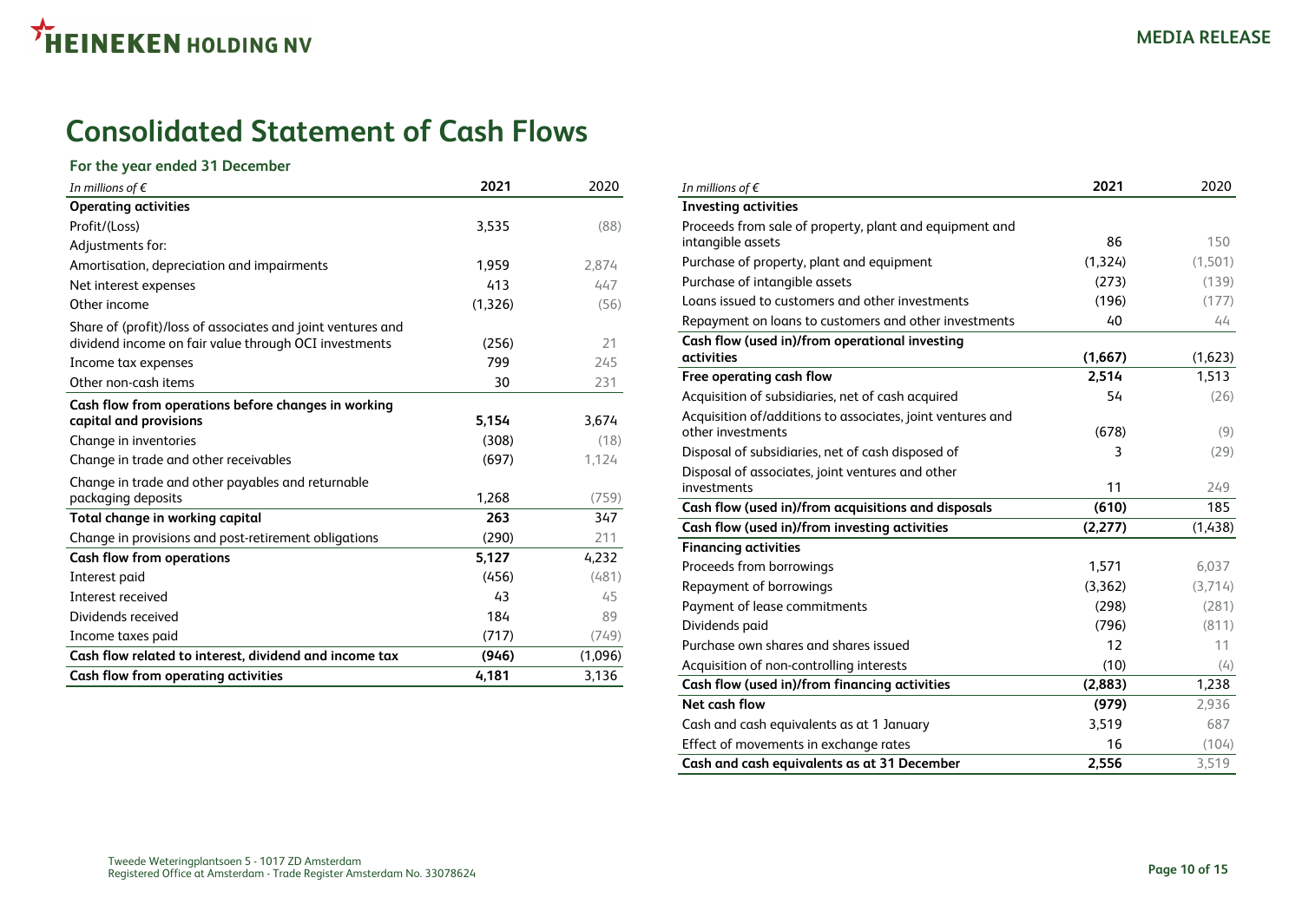## <span id="page-10-0"></span>**Consolidated Statement of Changes in Equity**

| In millions of $\epsilon$                        | Share<br>capital | Share<br>premium               | Translation<br>reserve          | Hedging<br>reserve | Cost of<br>hedging<br>reserve | Fair value<br>reserve | Other<br>legal<br>reserves      | Retained<br>earnings           | <b>Shareholders</b><br>of Heineken<br>Holding N.V. | Non-<br>controlling<br>interests in<br>Heineken<br>N.V. | Non-<br>controlling<br>interests in<br><b>Heineken</b><br>N.V. group<br>companies | Total<br>equity |
|--------------------------------------------------|------------------|--------------------------------|---------------------------------|--------------------|-------------------------------|-----------------------|---------------------------------|--------------------------------|----------------------------------------------------|---------------------------------------------------------|-----------------------------------------------------------------------------------|-----------------|
| Balance as at 1 January 2020                     | 461              | 1,257                          | (1,511)                         | (8)                | 2                             | 158                   | 560                             | 7,074                          | 7,993                                              | 8,154                                                   | 1,164                                                                             | 17,311          |
| Profit/(loss)                                    |                  |                                |                                 |                    |                               |                       | 43                              | (145)                          | (102)                                              | (102)                                                   | 116                                                                               | (88)            |
| Other comprehensive income/(loss)                | _                | $\overbrace{\hspace{25mm}}^{}$ | (965)                           | 25                 | (3)                           | (50)                  | $\hspace{0.1mm}-\hspace{0.1mm}$ | 31                             | (962)                                              | (961)                                                   | (93)                                                                              | (2,016)         |
| Total comprehensive income/(loss)                |                  |                                | (965)                           | 25                 | (3)                           | (50)                  | 43                              | (114)                          | (1,064)                                            | (1,063)                                                 | 23                                                                                | (2, 104)        |
| Realised hedge results from non-financial assets |                  |                                | $\hspace{0.1mm}-\hspace{0.1mm}$ | (1)                |                               |                       | $\overbrace{\hspace{25mm}}^{}$  | $\overbrace{\hspace{25mm}}^{}$ | (1)                                                | (1)                                                     | $\hspace{0.05cm}$                                                                 | (2)             |
| Transfer to retained earnings                    |                  |                                | (7)                             |                    |                               | (80)                  | (15)                            | 102                            | $\overline{\phantom{a}}$                           |                                                         |                                                                                   |                 |
| Dividends to shareholders                        |                  |                                |                                 |                    |                               |                       | $\overbrace{\hspace{25mm}}^{}$  | (300)                          | (300)                                              | (297)                                                   | (228)                                                                             | (825)           |
| Purchase own shares by Heineken N.V.             |                  |                                |                                 |                    |                               |                       |                                 | (3)                            | (3)                                                | (2)                                                     | 20                                                                                | 15              |
| Negative dilution                                |                  |                                |                                 |                    |                               |                       | _                               | (9)                            | (9)                                                | 9                                                       | $\overbrace{\hspace{25mm}}^{}$                                                    |                 |
| Share-based payments by Heineken N.V.            |                  |                                |                                 |                    |                               |                       |                                 | (13)                           | (13)                                               | (12)                                                    | $\overbrace{\qquad \qquad }^{}$                                                   | (25)            |
| Changes in consolidation by Heineken N.V.        |                  |                                |                                 |                    |                               |                       | _                               |                                |                                                    | _                                                       | 21                                                                                | 22              |
| Balance as at 31 December 2020                   | 461              | 1,257                          | (2,483)                         | 16                 | (1)                           | 28                    | 588                             | 6,738                          | 6,604                                              | 6,788                                                   | 1,000                                                                             | 14,392          |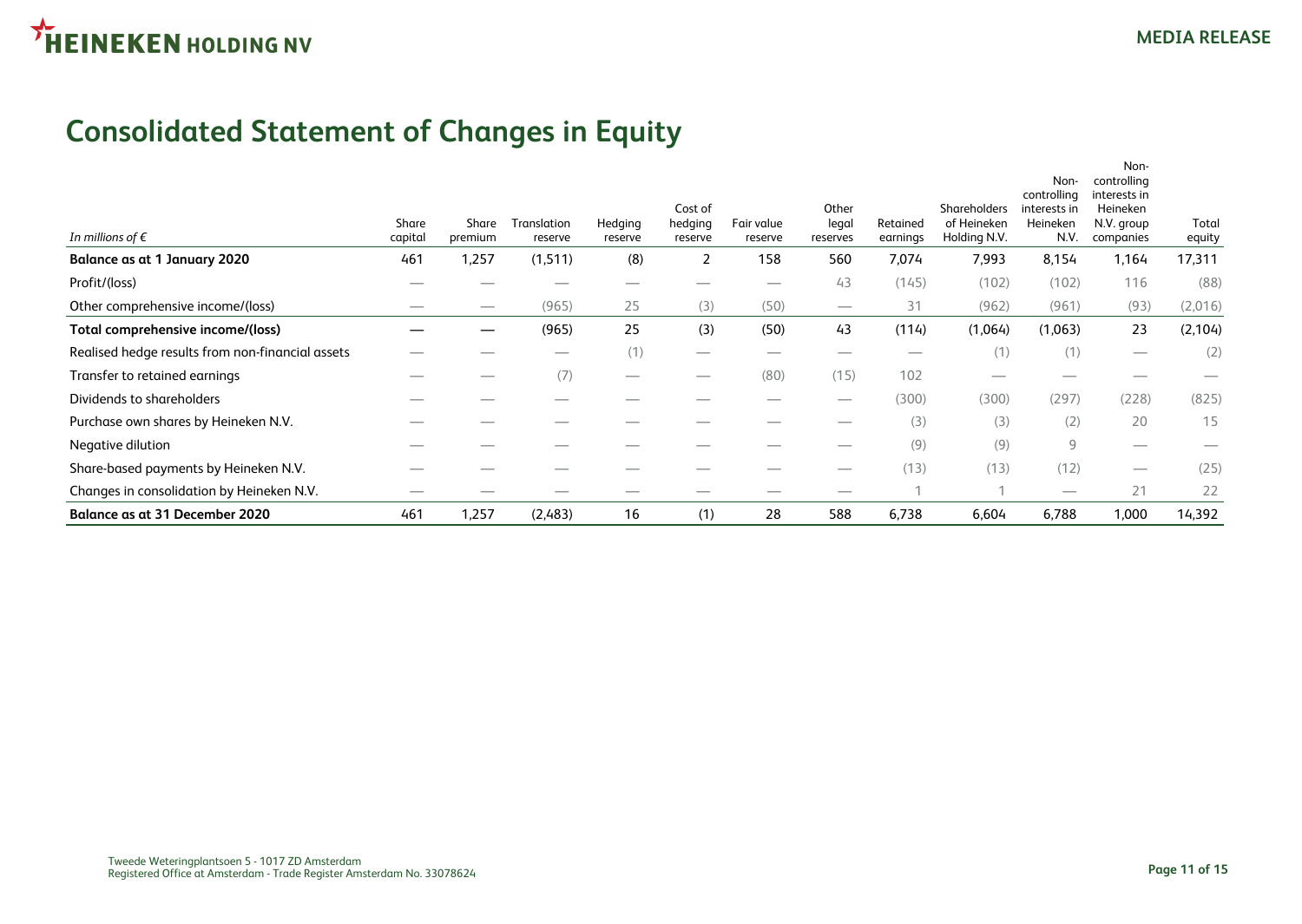## **Consolidated Statement of Changes in Equity (continued)**

| <b>Balance as at 31 December 2021</b>                                        | 461              | 1,257            | (2,014)                | 30                 | (4)                           | 29                    | 566                        | 8,268                | 8,593                                       | 8,763                                                   | 2,344                                                                      | 19,700          |
|------------------------------------------------------------------------------|------------------|------------------|------------------------|--------------------|-------------------------------|-----------------------|----------------------------|----------------------|---------------------------------------------|---------------------------------------------------------|----------------------------------------------------------------------------|-----------------|
| Changes in consolidation by Heineken N.V.                                    |                  |                  |                        |                    |                               |                       |                            |                      |                                             |                                                         | 1,241                                                                      | 1,241           |
| Acquisition of non-controlling interests in<br>Heineken N.V. group companies |                  |                  |                        |                    |                               |                       |                            | (5)                  | (5)                                         | (5)                                                     |                                                                            | (10)            |
| Share-based payments by Heineken N.V.                                        |                  |                  |                        |                    |                               |                       |                            | 28                   | 28                                          | 27                                                      |                                                                            | 55              |
| Dilution                                                                     |                  |                  |                        |                    |                               |                       |                            | 4                    | 4                                           | (4)                                                     | $\overline{\phantom{0}}$                                                   |                 |
| Purchase own shares by Heineken N.V.                                         |                  |                  |                        |                    |                               |                       |                            | (7)                  | (7)                                         | (7)                                                     | 28                                                                         | 14              |
| Dividends to shareholders                                                    |                  |                  |                        |                    |                               |                       | —                          | (282)                | (282)                                       | (282)                                                   | (238)                                                                      | (802)           |
| Transfer to retained earnings                                                |                  |                  |                        |                    |                               | (4)                   | (143)                      | 146                  |                                             |                                                         |                                                                            |                 |
| Realised hedge results from non-financial assets                             |                  |                  |                        | (33)               |                               |                       |                            |                      | (33)                                        | (32)                                                    | —                                                                          | (65)            |
| Total comprehensive income/(loss)                                            |                  |                  | 468                    | 47                 | (3)                           | 5                     | 121                        | 1,646                | 2,284                                       | 2,278                                                   | 313                                                                        | 4,875           |
| Other comprehensive income/(loss)                                            |                  |                  | 468                    | 47                 | (3)                           | 5                     | $\hspace{0.05cm}$          | 104                  | 621                                         | 617                                                     | 102                                                                        | 1,340           |
| Profit/(loss)                                                                |                  |                  |                        |                    |                               |                       | 121                        | 1,542                | 1,663                                       | 1,661                                                   | 211                                                                        | 3,535           |
| <b>Balance as at 1 January 2021</b>                                          | 461              | 1,257            | (2,483)                | 16                 | (1)                           | 28                    | 588                        | 6,738                | 6,604                                       | 6,788                                                   | 1,000                                                                      | 14,392          |
| In millions of $\epsilon$                                                    | Share<br>capital | Share<br>premium | Translation<br>reserve | Hedging<br>reserve | Cost of<br>hedging<br>reserve | Fair value<br>reserve | Other<br>legal<br>reserves | Retained<br>earnings | Shareholders<br>of Heineken<br>Holding N.V. | Non-<br>controlling<br>interests in<br>Heineken<br>N.V. | Non-<br>controlling<br>interests in<br>Heineken<br>N.V. group<br>companies | Total<br>equity |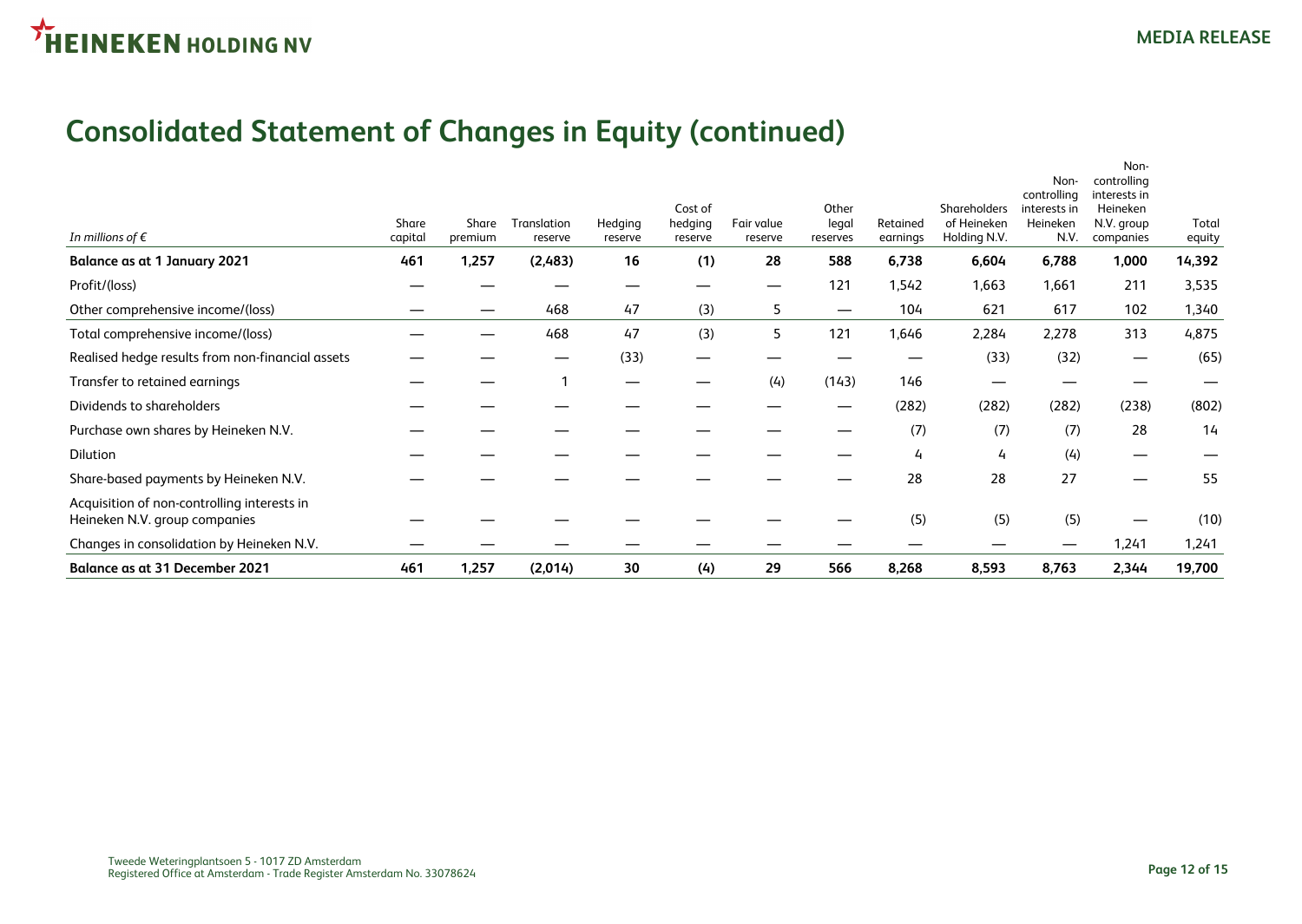### <span id="page-12-0"></span>**Non-Gaap Measures**

In the internal management reports, HEINEKEN measures its segmental performance primarily based on operating profit and operating profit beia (before exceptional items and amortisation of acquisition-related intangible assets).

| In millions of $\epsilon$                                                                                                                                     | 2021         | 2020         |
|---------------------------------------------------------------------------------------------------------------------------------------------------------------|--------------|--------------|
| Operating profit (beia)                                                                                                                                       | 3,414        | 2,421        |
| Amortisation of acquisition-related intangible assets and<br>exceptional items included in operating profit                                                   | 1,069        | (1,643)      |
| Share of profit/(loss) of associates and joint ventures                                                                                                       | 250          | (31)         |
| Net finance expenses                                                                                                                                          | (399)        | (590)        |
| Profit before income tax (IFRS)                                                                                                                               | 4,334        | 157          |
| Profit/(Loss) attributable to shareholders of                                                                                                                 | 1,663        | (102)        |
| Heineken Holding N.V. (net profit/(loss))                                                                                                                     | 1,661        | (102)        |
| Non-controlling interests in Heineken N.V.                                                                                                                    |              |              |
| Amortisation of acquisition-related intangible assets<br>included in operating profit                                                                         | 3,324<br>286 | (204)<br>273 |
| Exceptional items included in operating profit<br>Exceptional items included in net finance expenses/                                                         | (1,355)      | 1,370        |
| (income)<br>Exceptional items and amortisation of acquisition-<br>related intangible assets included in share of profit                                       | (99)         | (26)         |
| of associates and joint ventures                                                                                                                              | (12)         | 178          |
| Exceptional items included in income tax expense<br>Allocation of exceptional items and amortisation of<br>acquisition-related intangibles to non-controlling | (73)         | (347)        |
| interests                                                                                                                                                     | (30)         | (89)         |
| Net profit (beia)                                                                                                                                             | 2,041        | 1,154        |

Due to rounding, this table will not always cast.

The 2021 exceptional items and amortisation of acquisition-related intangibles on net profit and loss amount to €1,283 million net benefit (2020: €1,358 million net expense). This amount consists of:

- €286 million (2020: €273 million) of amortisation of acquisition-related intangibles recorded in operating profit.
- $\cdot$  €1,355 million net benefit (2020: €1,370 million net expense) of exceptional items recorded in operating profit. This includes €41 million exceptional excise tax benefit (2020: €8 million of exceptional expenses), €1,270 million of exceptional gain on previously-held equity interest from United Breweries Limited and €187 million net exceptional benefit related to tax credits in Brazil recorded in other income (2020: nil),net restructuring expenses of €32 million (2020: €331 million), impairments (net of reversal) of €108 million, including €203 million for Lagunitas (total impairments in 2020: €963 million) and €3 million of other exceptional net expenses, including loss on disposals (2020: €68 million).
- €99 million of exceptional net finance benefit, mainly related to interest on tax credits in Brazil of €96 million (2020: €26 million).
- €12 million of exceptional net benefit (2020: €178 million net expenses) included in the share of profit of associates and joint ventures, mainly relating to reversals of impairments of associates and joint ventures of €10 million (2020: €139 million exceptional loss).
- €73 million of exceptional net benefits in income tax expense (2020: €347 million exceptional income tax benefit, mainly relating to the tax impact on exceptional items and amortisation of acquisition-related intangible assets.
- Total amount of eia allocated to non-controlling interests amounts to €30 million net benefit (2020: €89 million).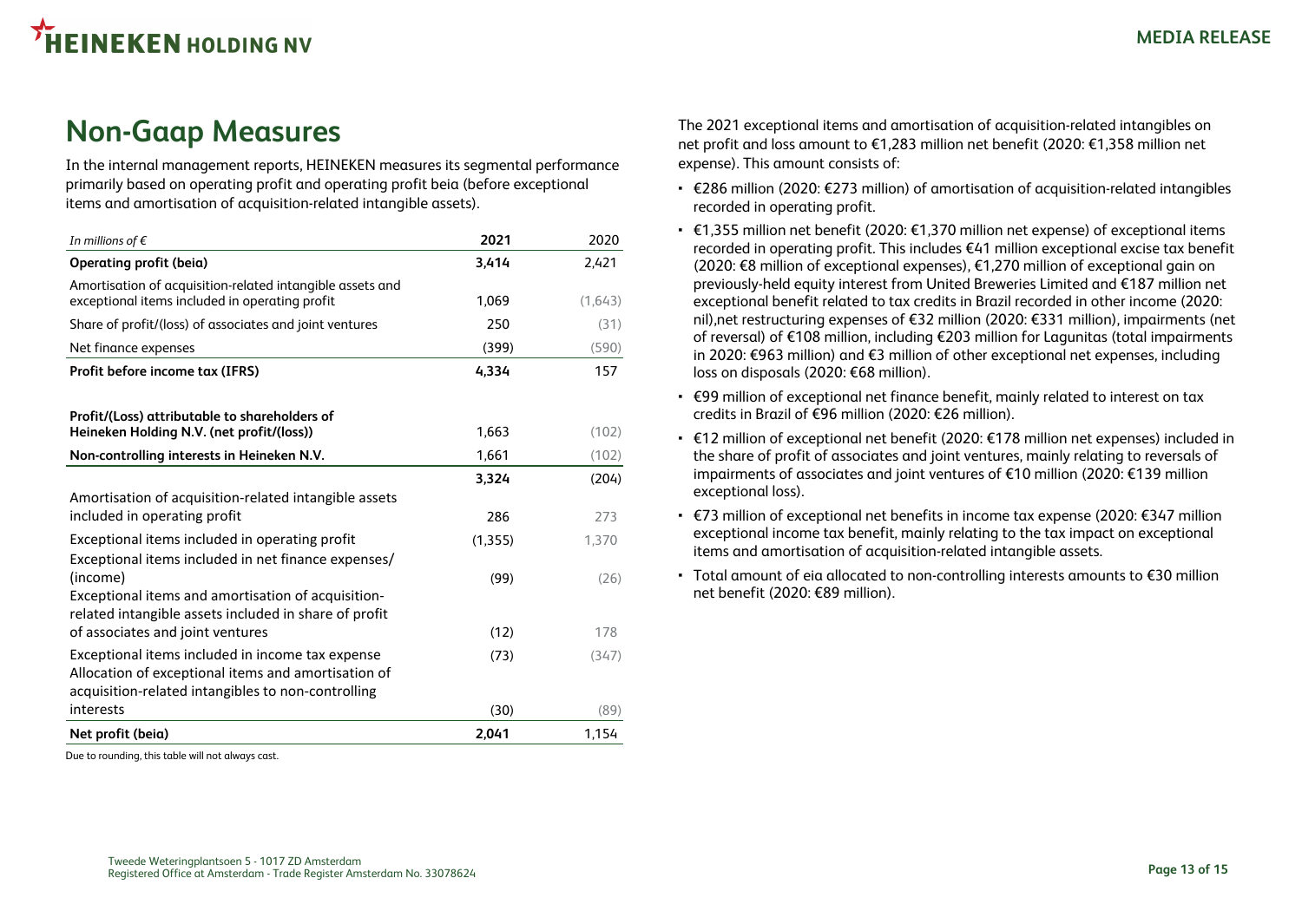<span id="page-13-0"></span>

### **GLOSSARY**

#### **Acquisition-related intangible assets**

Acquisition-related intangible assets are assets that HEINEKEN only recognises as part of a purchase price allocation following an acquisition. This includes, among others, brands, customer-related and certain contract-based intangibles.

#### **Beia**

Before exceptional items and amortisation of acquisition-related intangible assets.

#### **Cash flow (used in)/from operational investing activities**

This represents the total of cash flow from sale and purchase of Property, plant and equipment and Intangible assets, proceeds and receipts of Loans to customers and Other investments.

#### **Centrally available financing headroom**

This consists of the undrawn part of revolving credit facility and cash minus commercial paper and other short-term borrowings.

#### **Consolidation changes**

Changes as a result of acquisitions and disposals.

#### **Depletions**

Sales by distributors to the retail trade.

#### **Dividend payout**

Proposed dividend as percentage of net profit (beia).

#### **Digital sales value**

Value of the digital transactions with our customers for our products via our eB2B platforms at outlet level, including our net revenue and the margins captured by third party distributors.

#### **Earnings per share (EPS)**

#### *Basic*

Net profit/(loss) divided by the weighted average number of shares – basic – during the year.

#### *Diluted*

Net profit/(loss) divided by the weighted average number of shares – diluted – during the year.

#### **EBITDA**

Earnings before interest, taxes, net finance expenses, depreciation and amortisation. EBITDA includes HEINEKEN's share in net profit of joint ventures and associates.

#### **Effective tax rate**

Income tax expense expressed as a percentage of the profit before income tax, adjusted for share of profit of associates and joint ventures.

#### **Eia**

Exceptional items and amortisation of acquisition-related intangible assets.

#### **Exceptional items**

Items of income and expense of such size, nature or incidence, that in the view of management their disclosure is relevant to explain the performance of HEINEKEN for the period.

#### **Free operating cash flow**

Total of cash flow from operating activities and operational investing activities.

#### **Group net revenue (beia)**

Consolidated net revenue (beia) plus attributable share of net revenue (beia) from joint ventures and associates.

#### **Group operating profit (beia)**

Consolidated operating profit (beia) plus attributable share of operating profit (beia) from joint ventures and associates, excluding Heineken N.V. Head Office and eliminations.

#### **HEINEKEN**

Heineken Holding N.V., Heineken N.V., its subsidiaries and interests in joint ventures and associates

#### **Net debt**

Non-current and current interest-bearing borrowings (incl. lease liabilities), bank overdrafts and market value of cross-currency interest rate swaps less cash and cash equivalents.